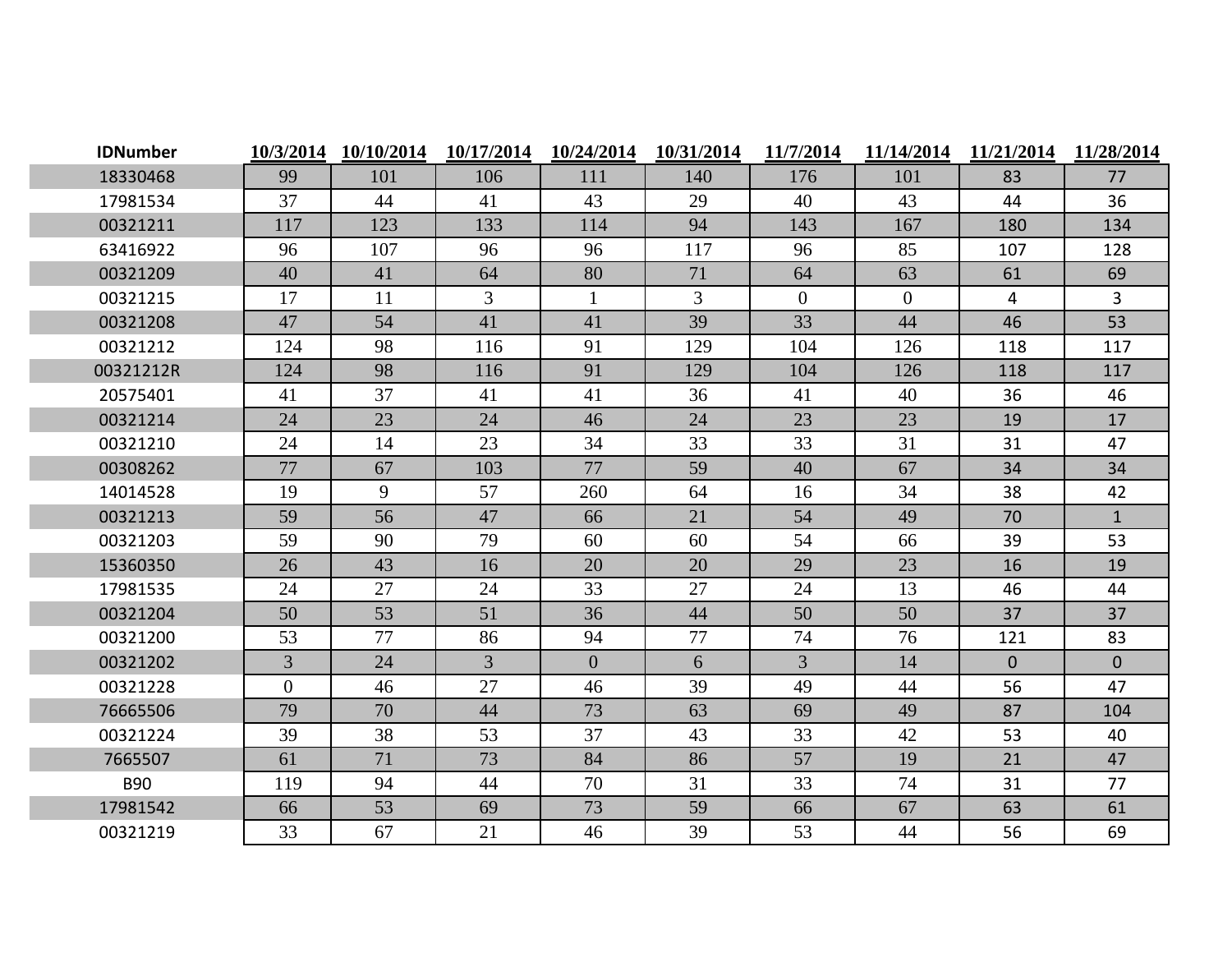| <b>IDNumber</b> |                | 10/3/2014 10/10/2014 | 10/17/2014   | 10/24/2014     | 10/31/2014     | 11/7/2014       | 11/14/2014     | 11/21/2014     | 11/28/2014     |
|-----------------|----------------|----------------------|--------------|----------------|----------------|-----------------|----------------|----------------|----------------|
| 00321217        | 43             | 37                   | 44           | 24             | 40             | 24              | 41             | 23             | 30             |
| 00321207        | 161            | 300                  | 117          | 320            | 150            | 269             | 81             | 107            | 90             |
| 00321206        | 41             | 40                   | 36           | 46             | 40             | 46              | 33             | 54             | 49             |
| 00321205        | 103            | 74                   | 77           | 84             | 80             | 83              | 70             | 79             | 79             |
| 15819940        | 114            | 97                   | 117          | 86             | 93             | 121             | 97             | 131            | $\overline{0}$ |
| 00321218        | 29             | 29                   | 39           | 30             | 40             | 34              | 27             | 34             | 20             |
| 15819941        | 66             | 66                   | 59           | 56             | 70             | 60              | 69             | 99             | 100            |
| 14449781        | 57             | 54                   | 46           | 66             | 66             | 44              | 70             | 58             | 64             |
| 14449781R       | 57             | 54                   | 46           | 66             | 66             | 44              | 70             | 58             | 64             |
| 15819942        | 157            | 144                  | 113          | 163            | 190            | 163             | 181            | 144            | 176            |
| 321216          | 69             | 73                   | 73           | 67             | 79             | 111             | 61             | 84             | 83             |
| 17981541        | 56             | 63                   | 40           | 66             | 54             | 39              | 61             | 49             | 54             |
| 14449733        | 87             | 97                   | 110          | 87             | 67             | 91              | 100            | 77             | 119            |
| 58553719        | 67             | 129                  | 86           | 49             | 84             | 70              | 61             | 71             | 76             |
| 00321201        | 66             | 103                  | 89           | 74             | 84             | 77              | 76             | 99             | 94             |
| <b>B50</b>      | 59             | 79                   | 79           | 77             | 67             | 63              | 59             | 60             | 53             |
| 21005458        | 53             | 64                   | 110          | 89             | 60             | 93              | 91             | 70             | 84             |
| 21005455        | None           | None                 | None         | None           | None           | None            | None           | None           | None           |
| 21005454        | 6              | $\mathbf{1}$         | $\mathbf{1}$ | 9              |                | $7\phantom{.0}$ | $\overline{4}$ | $\overline{4}$ | 12             |
| 00321223        | 91             | 124                  | 99           | 130            | 127            | 154             | 133            | 109            | 134            |
| M80             | 56             | 100                  | 79           | 79             | 67             | 67              | 67             | 94             | 63             |
|                 |                |                      |              |                |                |                 |                |                |                |
| 18330467        | 27             | 27                   | 19           | 30             | 24             | 19              | 27             | 29             | 44             |
| M <sub>00</sub> | 56             | 91                   | 100          | 109            | 126            | 79              | 93             | 81             | 131            |
| M01             | 79             | 37                   | 21           | $\overline{4}$ | $\overline{0}$ | $\mathbf{1}$    | 10             | 14             | 14             |
| <b>B05</b>      | $\overline{0}$ | 6                    | $\mathbf{1}$ | $\mathbf{1}$   | $\overline{3}$ | $\overline{4}$  | $\mathbf{1}$   | $\mathbf 0$    | $2^{\circ}$    |
| <b>B05R</b>     | $\overline{0}$ | 6                    | $\mathbf{1}$ |                | $\overline{3}$ | $\overline{4}$  |                | $\overline{0}$ | $2^{\circ}$    |
| M10             | 44             | 34                   | 50           | 49             | 36             | 49              | 49             | 46             | 60             |
| 17981539        | 96             | 101                  | 110          | 105            | 109            | 139             | 111            | 101            | 117            |
| 17981539R       | 96             | 101                  | 110          | 105            | 109            | 139             | 111            | 101            | 117            |
| <b>B25</b>      | 26             | 40                   | 31           | 36             | $\mathbf{1}$   | 33              | 47             | 34             | 55             |